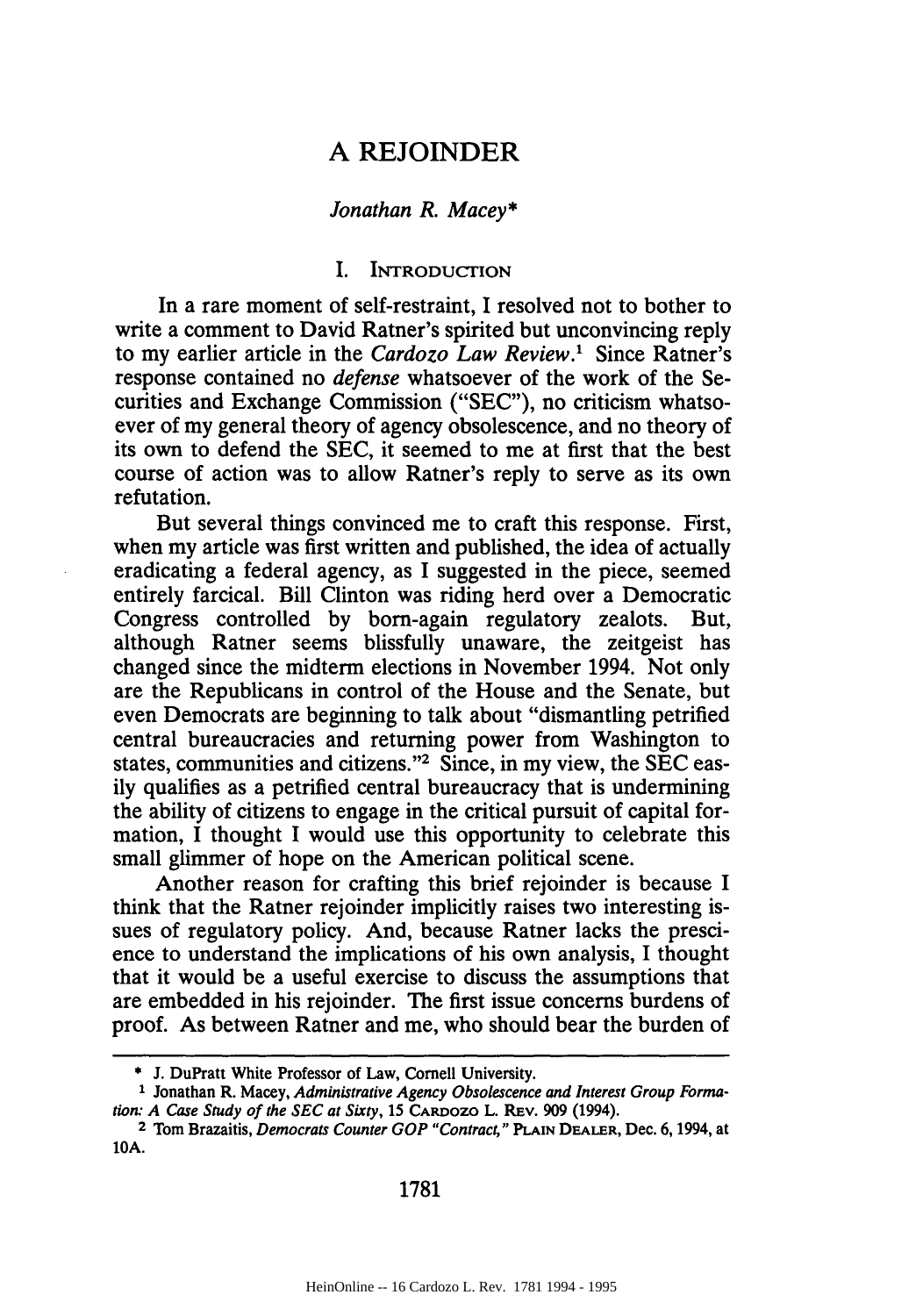proof to demonstrate that the SEC is obsolete? Ratner, perhaps subconsciously, assumes that I bear the burden of proof, and that, because I have not proven that the SEC is obsolete (to his satisfaction anyway), then I have lost our debate. But, as I will discuss in more detail, I am not convinced that this assumption is correct.

A second assumption embedded in Ratner's analysis involves a causal linkage between the existence of the SEC and the fact that the United States has "the best securities markets in the world."<sup>3</sup> Like many apologists for the SEC, Ratner observes that the United States has both a large government bureaucracy that regulates the primary and secondary securities markets and excellent securities markets. And on the basis of these two data points he concludes that the former somehow has *caused* (or contributed to) the latter.4 From an analytical perspective this is like saying that fire trucks must *cause* fires, because fire trucks appear on the scene whenever there is a fire. The reason we have an SEC is because the United States securities markets generate a lot of money. This pile of money attracts politicians and bureaucrats, who can attract political support and other benefits by regulating, or threatening to regulate, in this area.<sup>5</sup> Thus the securities markets are like the fire in my previous example. The SEC no more causes the securities markets in this country to be, great than fire engines cause fires.

# II. MACEY'S LACK OF SELF-RESTRAINT

Of course, the real reason that I am writing this response is because the Ratner rejoinder is such an easy target. And I lack the self-restraint necessary to let readers determine for themselves how vacuous his arguments are. (I am not a particularly successful dieter, either.) But, after all, who could resist the opportunity to wonder why Professor Ratner, a self-styled apologist for the SEC, would care to point out that "[i]t may be that the SEC was already obsolete the day it was created."'6 Well, excuse me for bringing old news to the readers of the *Cardozo Law Review!* Regardless of when the SEC first became obsolete, if it is obsolete now, let's get rid of it.

**<sup>3</sup> David** L. Ratner, *The SEC at Sixty: A Reply to Professor Macey,* 16 CARDOZO L. REv. 1765, 1765 (1995).

*<sup>4</sup> See id.* at 1779 ("The SEC is one important reason why the securities industry is in so much better shape than the other financial service industries.").

*<sup>5</sup> See* Fred S. McChesney, *Rent Extraction and Rent Creation in the Economic Theory of Regulation,* 16 J. **LEGAL STUD.** 101 (1987); George J. Stigler, *The Theory of Economic Regulation, 2 BELL J. ECON. & MGMT. SCI. 3 (1971).* 

**<sup>6</sup>** Ratner, *supra* note 3, at 1766.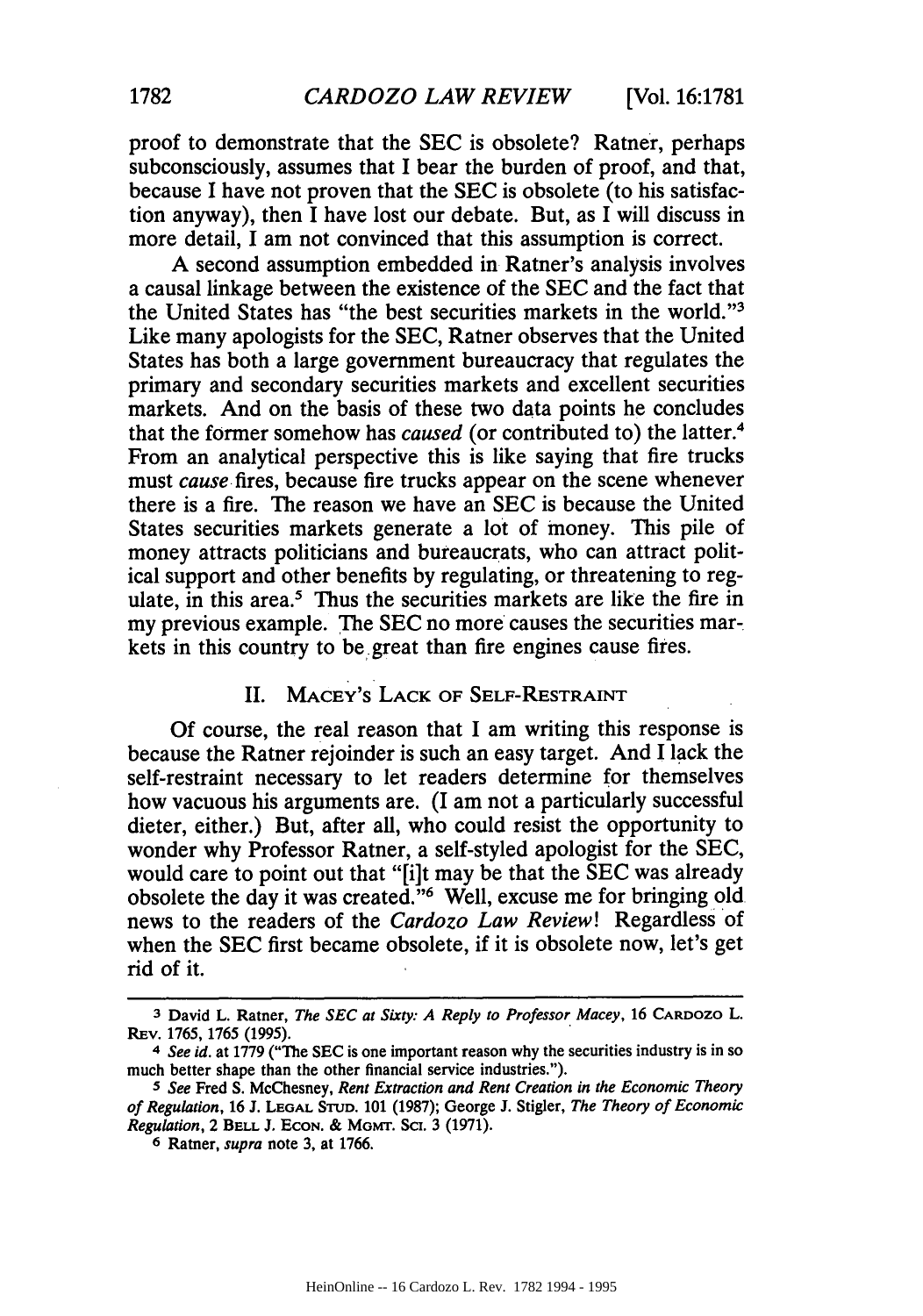In a similarly self-revealing vein, Ratner repeats the old and hollow argument that the SEC is needed so long as there is fraud in the investment business. He notes that it is "[i]nteresting to see how many of the investment scams of recent years have been almost identical with the scams of fifty or sixty years ago."7 That's right, David. And if the SEC still hasn't figured out how to put an end to these scams, why should we give them another sixty years? It's not exactly as though the agency operates at zero cost to the public.

Ratner goes on to assert that

the SEC's function is not to make sure that information about issuers is disseminated quickly—that function is performed by the prompt disclosure rules of the stock exchange and the National Association of Securities Dealers ("NASD")-but to ensure that there is a body of reliable and consistent information available to enable the "market professionals" to make their analyses.8

But a mere two paragraphs later Ratner acknowledges that these market professionals were of no use "to the thousands of investors in bond funds who have suffered substantial losses because their 'sophisticated intermediaries' were speculating with highly leveraged derivative instruments."9 Again, it would appear that Ratner is acknowledging that the SEC is failing to do the job he asserts that it was supposed to do. Isn't sixty years of failure long enough? It's simply impossible that a firm in the private sector that failed to offer a successful product over a sixty-year period could survive.

And the Ratner rejoinder contains that usual fundamental error committed by apologists for the SEC. Ratner asserts, without any support whatsoever, that mandatory disclosure is necessary to ensure that firms will issue reliable and consistent information about themselves. There are three flaws in this analysis. First, it ignores the fundamental fact that raising capital is costly. Investors demand to be compensated for the risks they bear in buying securities. Firms can reduce their capital costs by making disclosures. The antifraud rules serve as the mechanism by which the common law makes such disclosure credible: if the firm issuing the securities is lying, the remedy is a common-law action for fraud. The capital markets will punish firms that attempt to "hide" from analysis by

**<sup>7</sup>** *Id.*

**<sup>8</sup>** *Id.* at 1767.

**<sup>9</sup>** *Id.* at 1768.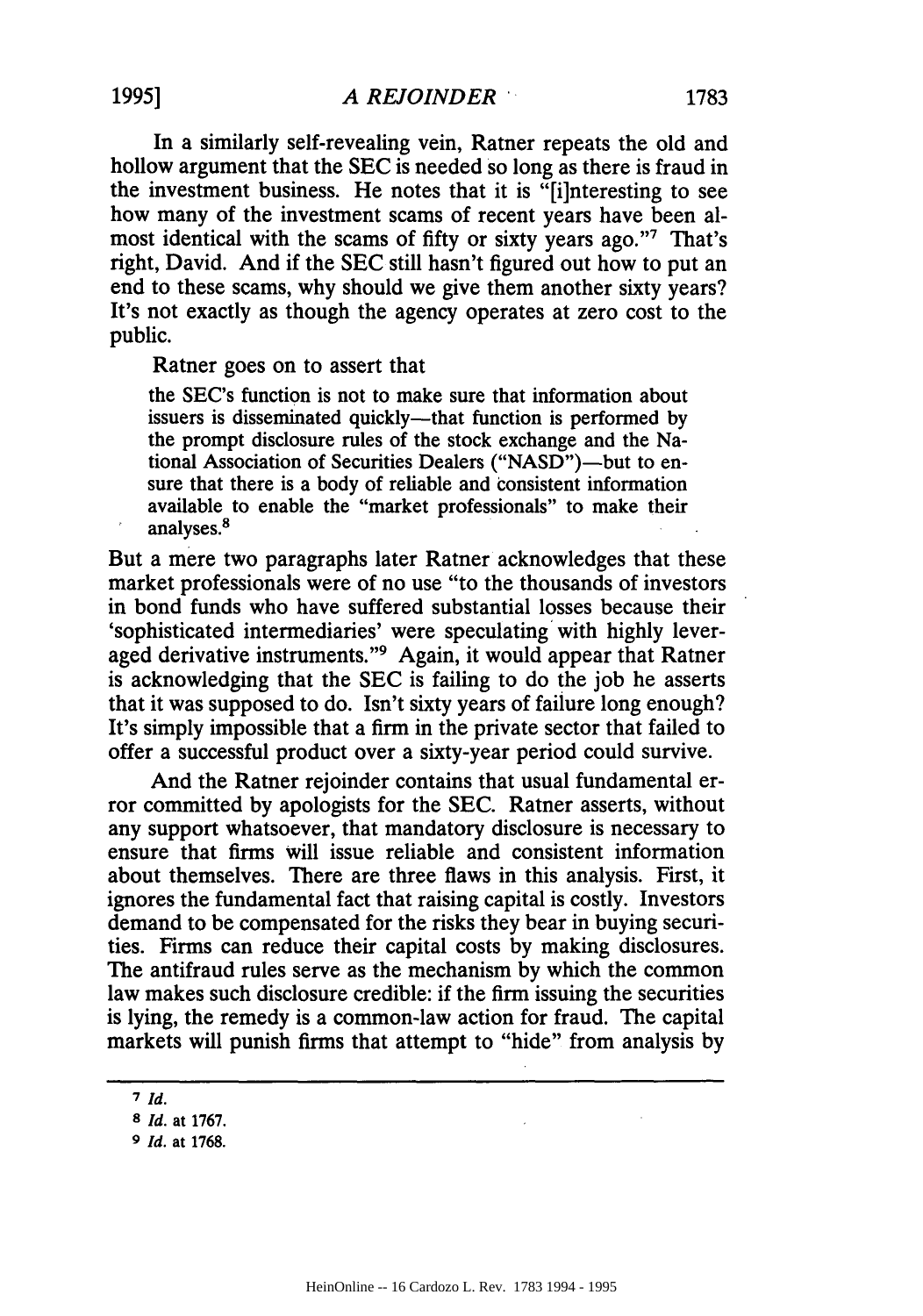declining to make disclosures **by** assuming the worst and imposing higher capital costs on such firms.

So much for mandatory disclosure of public offerings. As far as ongoing disclosure goes, it is difficult to credit the argument that the SEC plays a role that is even remotely similar to the role that Ratner has in mind. For one thing, firms are entitled to remain silent without fear of civil liability for making false and misleading statements.<sup>10</sup> It is only when they speak that they hold themselves open to the quixotic demands of the SEC and the plaintiffs' class action securities bar.<sup>11</sup> It is impossible to conclude that this bizarre system of incentives improves the quality, much less the quantity, of corporate disclosure of information.

Finally, the argument that the SEC is necessary to ensure that firms issue reliable and accurate information about themselves ignores the fact that the SEC's mandatory disclosure regime poses both costs as well as benefits to issuers and investors. For some firms the costs are simply higher than the benefits. And there is no reason to force these firms to undergo the costs of mandatory disclosure.

To illustrate the costs and benefits of mandatory disclosure, imagine three firms that want to sell securities to the public. One of these firms, called High Quality, Inc., is selling stock that is worth one hundred cents per share. Another, Medium Quality, Inc., is selling stock that is worth fifty cents per share, and the third, Dog Meat, Inc., is trying to peddle stock that is worth only a penny. Suppose further that we live in a "Ratnerian world" in which investors are entirely incapable of distinguishing, at the time they make their investments, the high quality firm from the low quality and medium quality firms absent disclosure. Suppose further that disclosure is not mandatory and that no firm voluntarily makes disclosure. Investors will pay fifty cents per share for a portfolio comprised of equal percentages of these three securities. Of course this will mean that High Quality, Inc. will be forced to sell its shares for fifty cents less than they are really worth, while Dog Meat, Inc. will be able to sell its shares for fifty cents more than they are worth. The result of this process is that Dog Meat will rush to market with additional shares, while High Quality, Inc. will withdraw its shares from the market. When investors adjust to this

**<sup>10</sup>** Basic, Inc. v. Levinson, 485 U.S. 224, 239 n.17 (1988) ("Silence, absent a duty to disclose, is not misleading under Rule 10b-5.").

*<sup>11</sup>See* Junda Woo, *Judges Show Skepticism in Class-Action Securities Cases,* WALL **ST. J.,** Jan. 11, 1995, at B8.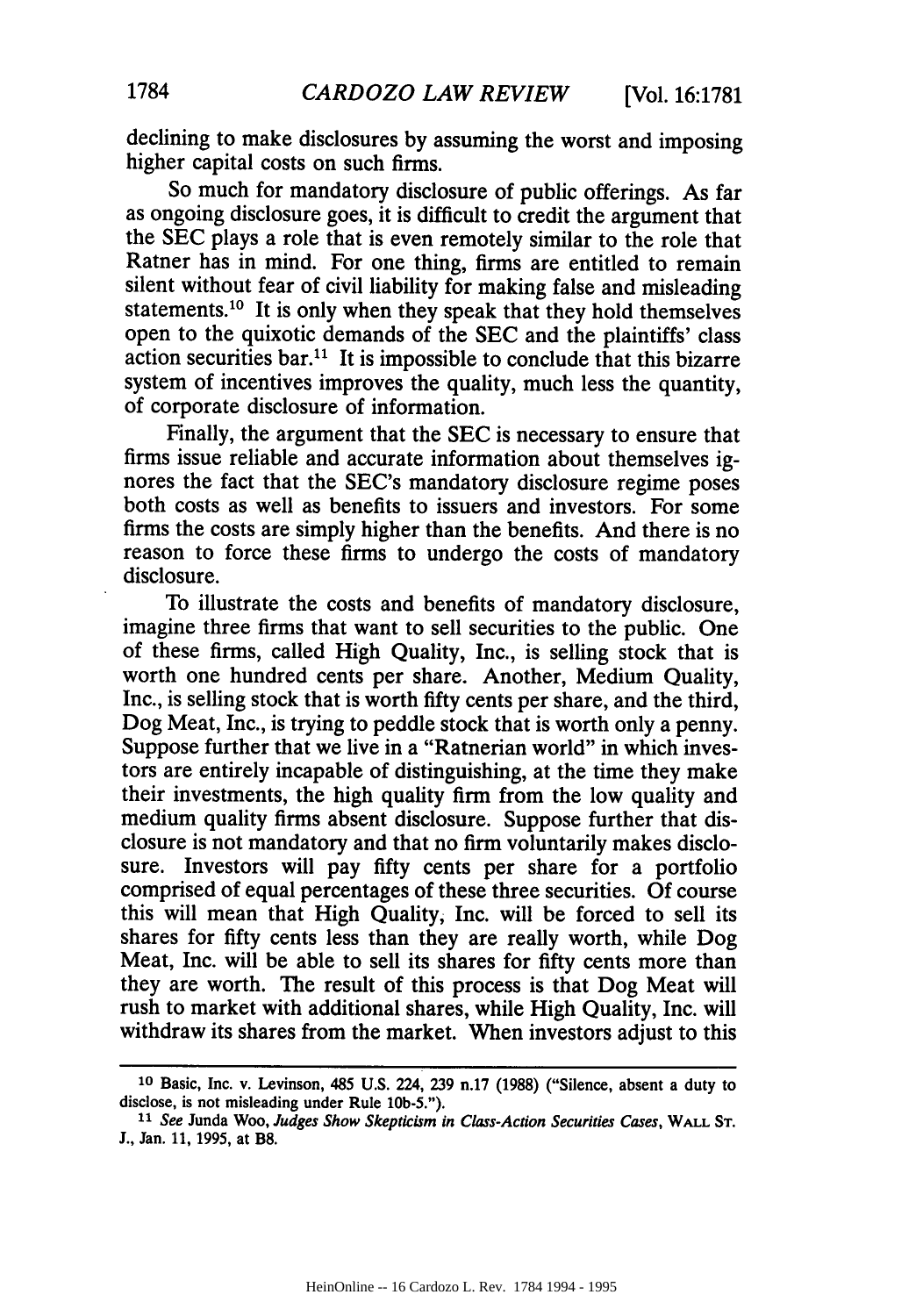fact they will no longer be willing to pay even fifty cents for a portfolio of securities in this market, since the odds will be overwhelming that their portfolio will consist of more shares of Dog Meat, Inc. than of Medium Quality, Inc.<sup>12</sup> When this happens, in a Ratnerian world, even Medium Quality will withdraw its shares from the market, as the market implodes. But in the real world, high and medium quality firms will give the public quality assurances that they are buying high, or at least medium quality goods. In the absence of such assurance, investors will assume the worst.

The point of this simple exercise in the economics of disclosure is twofold. First, I wish to observe that it is the higher-quality firms that suffer from nondisclosure, and it is those firms that have the greatest incentive to voluntarily disclose information about themselves in order to permit investors to distinguish their firms from lesser investments. Second, and perhaps more importantly, it is worth noting that the firms of poor quality (the Dog Meats of the world) have little incentive to disclose. Investors will assume the worst about such firms if they do not make disclosures. Their assumptions will only be confirmed when such disclosures are made. Thus, the problem with mandatory disclosure is not that it drives high quality firms from the marketplace, but that it drives low quality firms from the market place. For example, if disclosure costs Dog Meat, Inc. more than a penny a share, the costs will be greater than the total return from the investment. Thus, the economic effects of mandatory disclosure are borne by these low-end (or, more accurately, high-risk) firms that are driven from the market because they must incur the high fixed costs of disclosure, without any of the concomitant benefits in the form of lower costs of capital.

**Of** course, as Ratner laboriously points out in his rejoinder, sometimes low-end firms will attempt to pass themselves off as high-end firms. But Ratner does not appear to understand that there is not a scintilla of evidence that mandatory disclosure prevents this any better than the common-law fraud rules that preceded the SEC.

**<sup>12</sup>**George A. Akerlof, *The Market for "Lemons": Quality Uncertainty and the Market Mechanism,* **84 Q.J. ECON. 488 (1970).**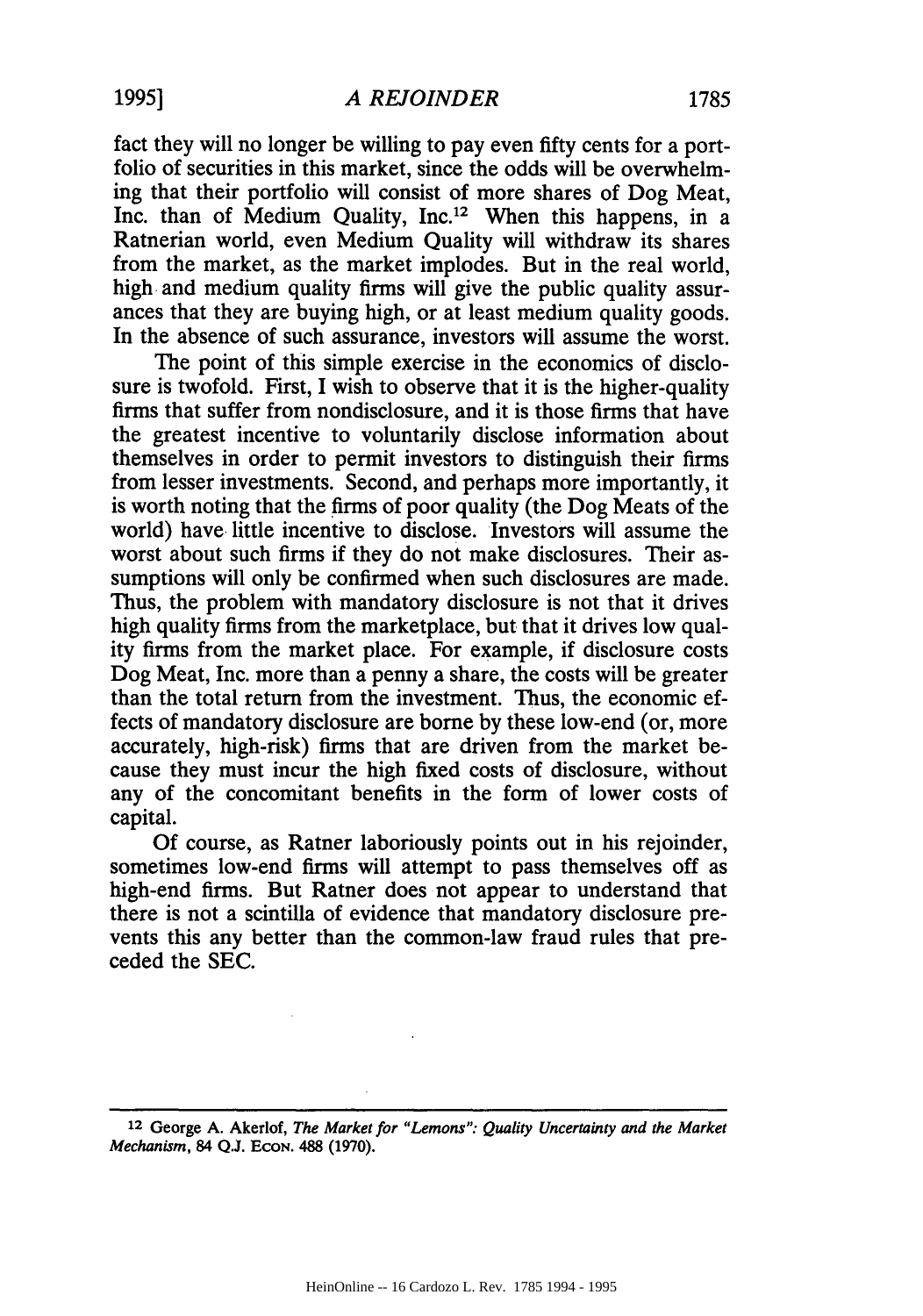# III. **BURDENS** OF PROOF **IN EVALUATING THE** SEC's PERFORMANCE

This last point raises the issue of who should bear the burden of proof in evaluating whether an administrative agency has become obsolete or not. Interestingly, even Ratner appears to acknowledge at least the *possibility* that an administrative agency will become obsolete. He says that "[a]n agency, assuming it had a valid purpose when it was created, becomes obsolete when the problems that it was set up to deal with no longer exist, either because of technological changes, market changes, or other new developments."13 Thus, Ratner believes that support for the **SEC** should continue as long as there are investment scams that separate investors from their money.

In my view, Ratner's position on the issue of agency obsolescence (despite the fact that he calls the concept of agency obsolescence "pretty simple") is outlandish. A comparison to the private sector illustrates the silliness of Ratner's point. The horse-andbuggy was introduced as a means to address people's transportation needs. But nobody would say that there continues to be a need for the horse-and-buggy because people continue to have transportation needs. Rather, the introduction of new inventions (such as automobiles and airplanes) has diminished, if not eradicated, the need for the horse-and-buggy, despite the fact that the general demand for transportation has increased dramatically.

In other words, the persistence of fraudulent practices in the marketplace is only a necessary but not a sufficient condition to justify the continued existence of the SEC. Contrary to Ratner's assertion, the continued existence of fraudulent practices is not sufficient to justify the continued existence of the SEC because of the possibility that the financial markets may have produced new mechanisms and technologies for coping with risk generally and with the risk of fraud in particular.

In fact, this was the basic point of my original article. New financial theories, such as portfolio theory, the efficient capital market hypothesis, and the capital asset pricing model all have emerged since the SEC was created. Since the SEC was formed, the Nobel Foundation has awarded the Nobel Prize in Economic Science to Merton Miller, Franco Modigliani, George Stigler, and James Tobin, among others. All these awards were, in large part, for the advances made by these economists in showing how inves-

**<sup>13</sup> Ratner,** *supra* **note 3, at 1766.**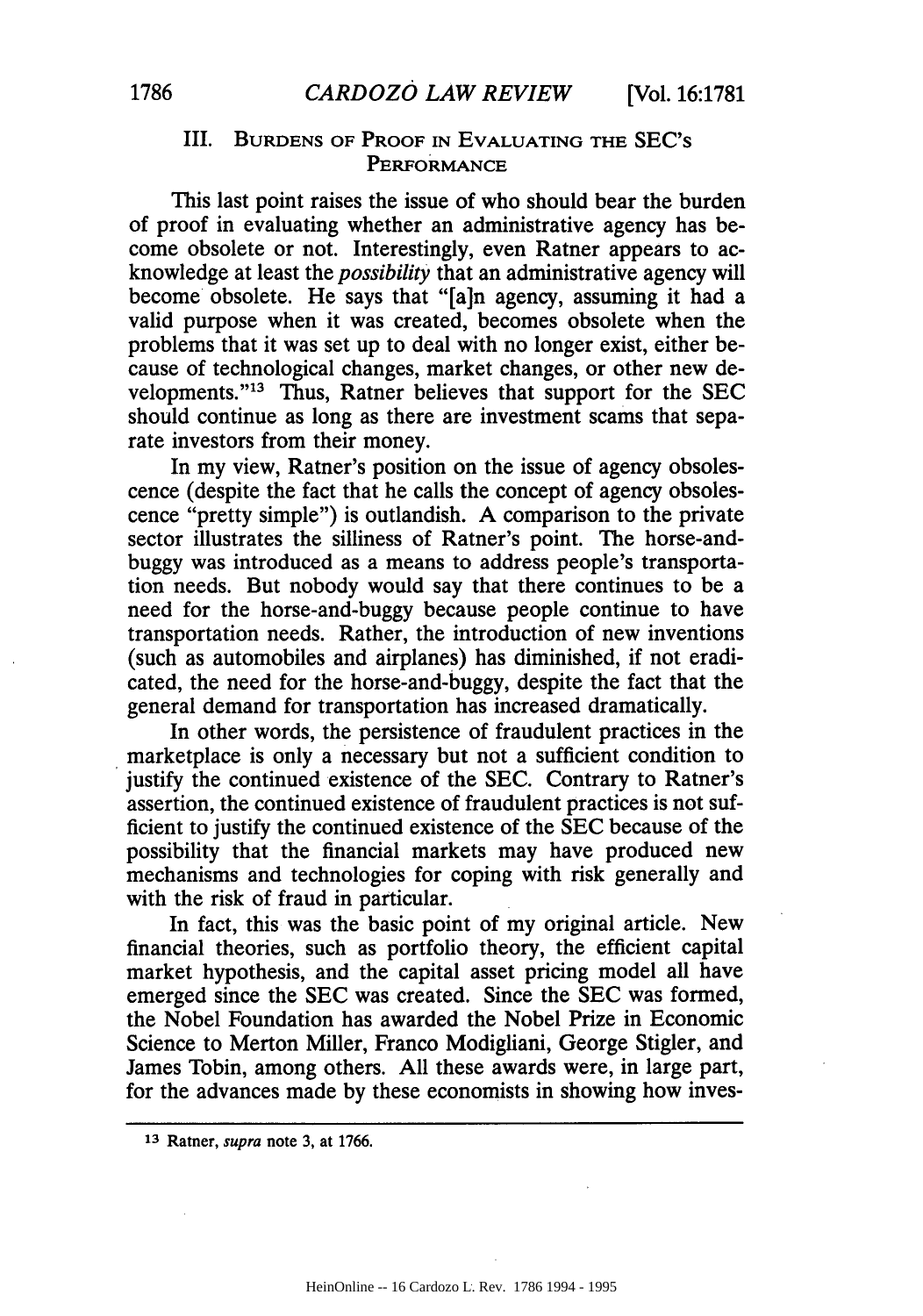tors could *eliminate* the very risk that the SEC was created to reduce. In a nutshell, financial theory teaches that investors can *eliminate* firm-specific risk-i.e., the risk associated with holding a particular security-by holding a diversified portfolio of securities. As Burton Malkiel has observed:

[u]nsystematic risk is the variability in stock prices (and therefore, in returns from stocks) that results from factors peculiar to an individual company.... The whole point of portfolio theory is that, to the extent that stocks don't move in tandem all the time, variations in the returns from any one security will tend to be washed away or smoothed out by complementary variation in the returns from other securities...

... The unsystematic part of the total risk is easily eliminated by adequate diversification. <sup>14</sup>

Thus, as I pointed out in the original article, modem financial theory, increased competition in the financial services industry, and new trading techniques and strategies for coping with risk indicate that the basic functions of the SEC are being performed-better and more cheaply—by the private sector.

But what about the argument that we still observe fraud in the securities markets? Isn't that alone a sufficient basis to justify the existence of the SEC? The issue is whether the activities of the SEC produce benefits that are sufficient to offset the direct and indirect costs of maintaining the SEC's regulatory system. These costs include, of course, not only the filing fees imposed on companies by the SEC, but also the prodigious costs of complying with the SEC's mandatory disclosure regime for firms that would not otherwise voluntarily make such disclosures, as well as the cost to firms of obtaining exemptions from registration.<sup>15</sup> At a minimum, the argument that the SEC imposes costs without concomitant benefits for investors or markets must be taken seriously. Indeed, even Ratner does not suggest that the SEC can be credited with having caused a reduction in the incidence of fraud in U.S. securities markets. There is certainly no evidence that there is less fraud in this market than in other securities markets around the world.

<sup>14</sup> BURTON **G.** MALKIEL, A RANDOM WALK DowN WALL STREET: **INCLUDING A LIFE-CYcLE** GUIDE TO **PERSONAL** INVESTING 230-31 (5th ed. 1990).

**<sup>15</sup>** These costs include not only fees for investment bankers, lawyers, and accountants, but also the additional borrowing costs borne by firms that are unable to make a public offering of securities because of the costs imposed by complying with the registration requirements of section 5 of the Securities Act of 1933.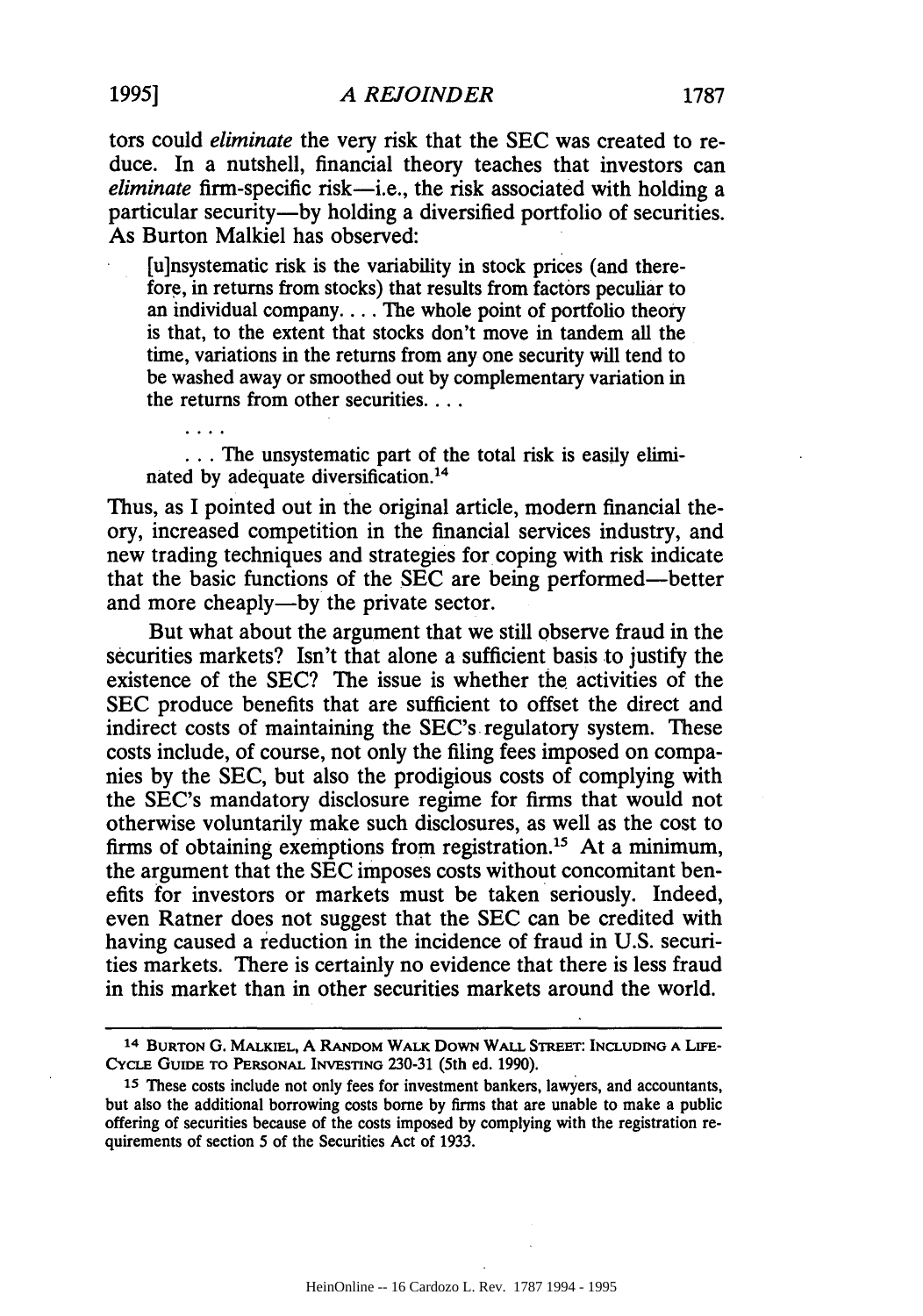More generally, I would argue that Ratner's comment reflects a general view that all social problems should be addressed by regulation: If there is fraud, the solution is to create an agency or pass a regulation. If there is a problem with long distance phone service (to use one of Ratner's examples), form an agency. His comment reflects not even a glimmer of recognition of the fact that regulation has not been particularly successful at solving economic or social problems. There is not even a glimmer of recognition of the fact that the countries that have tried to regulate the most have generally fared the worst. There is not even a glimmer of recognition of the fact that market forces have proven to be far more effective than government at generating information and producing meaningful economic change.

Ratner ignores the lessons of the economic theory of regulation, which teaches that politicians and regulators have poor incentives to act to further the broad interests of the general public, and very strong incentives to provide private benefits to well-organized special interests that are able to galvanize into interest groups to press for reform. Ratner assumes that the regulators, bureaucrats, and politicians who control the SEC are motivated by altruism, rather than by either political concerns or by the desire for personal or professional advancement.

Ratner's perspective on the ability of government (and the inability of markets) to solve problems leads him to his rather clumsy assumption that the mere existence of a problem justifies government intervention. He seems to assume that only markets, not governments, are imperfect. People doing cost-benefit analysis need not apply for positions in the Ratnerian world of regulatory nirvana.

# IV. THE UNITED STATES AND THE GREATEST SECURITIES MARKETS **IN** THE WORLD

Ratner is entirely correct to point out that the U.S. securities markets are the envy of the world. The United States boasts the broadest and deepest securities markets in the world. But is there any support for the proposition that the SEC deserves credit for this? The U.S. securities markets were quite robust before the creation of the SEC, so the best that can be said is that the SEC did not retard the development of those markets. More importantly, a variety of U.S. laws, from the Glass-Steagall Act which prohibits commercial banks from directly competing with securities firms, to the Bank Holding Company Act, which imposes severe activities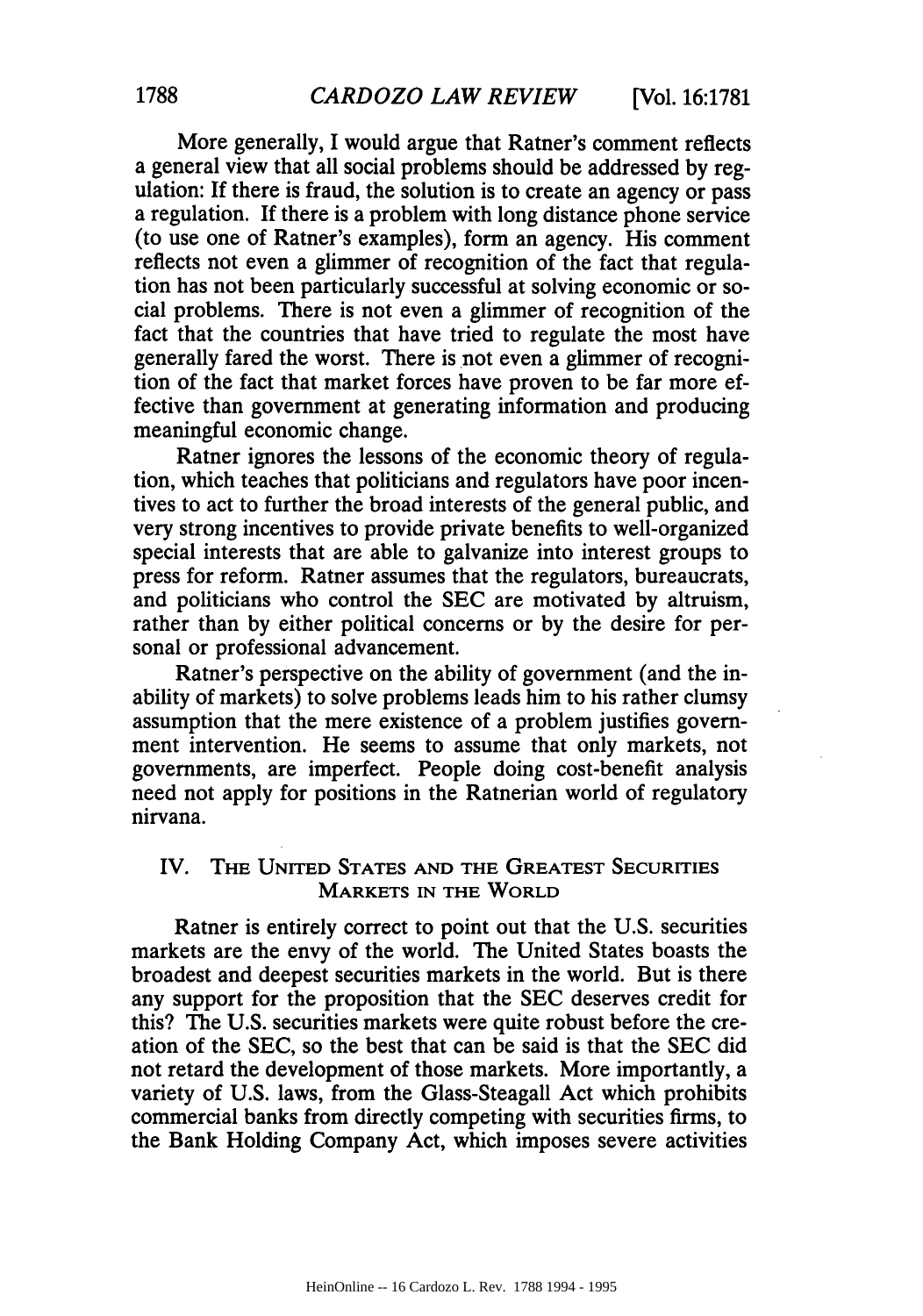restrictions on banks and, until this year, prohibited branch banking entirely, artificially kept U.S. banks weak relative to banks in other countries. This, in turn, forced U.S. companies to turn to the capital markets rather than to banks for their funding needs. It is this phenomenon, far more than anything that the SEC has done, that has caused U.S. securities markets to appear so impressive alongside their European counterparts. But U.S. pride in the strength of its capital markets must be tempered by recognition of the truncated nature of U.S. banking markets, which are quite weak by international standards. Indeed, there is only one U.S. bank among the top twenty banks in the world.<sup>16</sup> And there are more U.S. banks with offices in London than in New York. If the SEC is to receive credit for the strength of U.S. securities markets, shouldn't it also receive the blame for the weakness of the U.S. commercial banking industry?

Along these lines, Ratner makes the strange assertion that the SEC's insistence that foreign issuers must meet U.S. accounting standards has not hurt the development of U.S. equity markets.<sup>17</sup> The fact is that the New York Stock Exchange has lost considerable business to London as a result of the SEC's baseless accounting requirements. Ratner concedes that German companies have declined to list in New York because of SEC rules. And, after all, Germany is by far the largest economy in Europe, and one of the top three economies in the world. Moreover, in recent years substantial trading volume has migrated from the stock exchanges in Milan and Stockholm to London. This business might well have gone to New York if the SEC would recognize the simple fact that investors will adjust the prices they are willing to pay for securities in order to make up for any perceived deficiencies in disclosure.

Ratner credits the SEC with fostering competition in the securities market. This is simply not the case. Studies of the investment banking industry show that the industry is quite concentrated. And the cartelization appears in precisely those areas which fall under the SEC's regulatory authority. For example, the five largest underwriters of domestic corporate debt account for almost seventy percent of the market, and the five largest un-

**<sup>16</sup>** *The World's 100 Largest Banks,* **INSTITIlONAL** INVESTOR, Aug. 1994, at 50 (New York based Citicorp ranked ninth in total capital).

**<sup>17</sup>** Ratner, *supra* note 3, at 1778.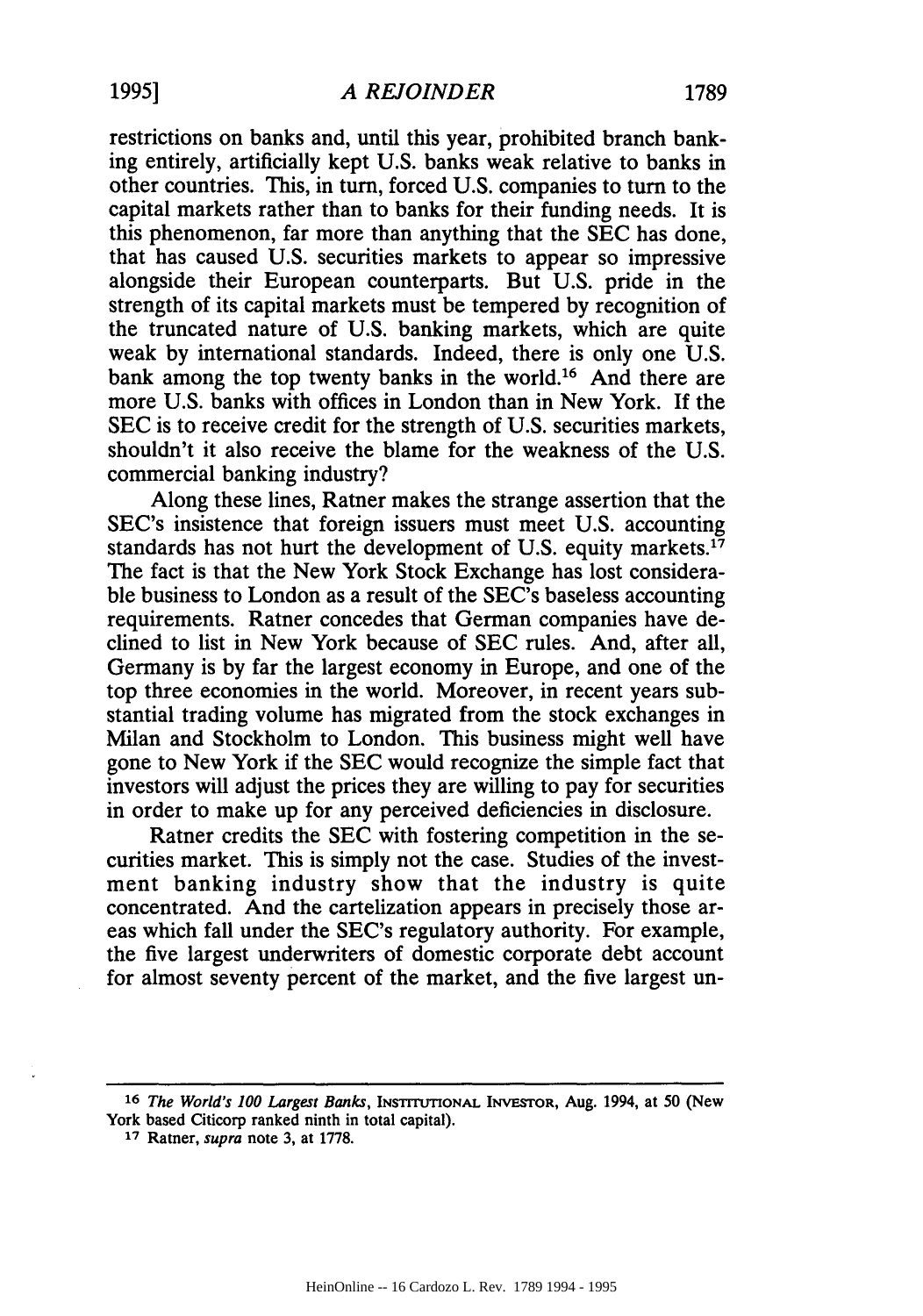derwriters of public stock issues account for almost half of the market. <sup>18</sup>

Consistent with the interest-group theory of regulation, it appears clear that the SEC is acting to cartelize the industry. Its regulatory activities require firms to assume fixed costs which impose disproportionate burdens both on newer and smaller firms, and on rapidly growing firms, whose back-office operations may be slow to catch up with the growth of their sales and trading operations. The SEC's persistent concerns with "boiler room" operations have the effect of stifling new entry into the securities markets.<sup>19</sup>

#### V. **CONCLUSION**

In his conclusion, Ratner opines that the problem with my Article, "as with much of the law review literature these days, is that it proceeds from theoretical models, rather than from an examination of the real world and a balancing of practical alternatives."20 In fact, my Article begins with a theoretical model merely to demonstrate a point that Ratner himself concedes, namely that it is at least conceivable that an administrative agency can become obsolete, and to develop criteria (which Ratner does not challenge) by which we might determine when an agency has become obsolete. From there I go on to discuss a number of specific examples from the real world, including SEC Rule 19c-4, the executive compensation issue, the history of the SEC's turf wars with other agencies, the SEC's position on loan participations, proxy reform, and the penny stock market. Indeed, Ratner confines himself in his rejoin- der to a discussion of the specific issues that I catalogued in my original piece. His accusation that I do not discuss the real world is simply false.

More to the point, at the time my piece was published, Ratner probably was correct to point out that my Article failed to balance practical alternatives. This assertion seemed correct because the alternatives I was proposing (abolishing the SEC) hardly seemed like a practical possibility in January 1994. But what is practical should not be confused with what is desirable from a policy perspective. Moreover, things that seemed impractical in January of

**<sup>18</sup>** Alan Greenspan, Statement Before the Senate Committee of Banking, Housing, and Urban Affairs (Dec. 1, 1987), *reprinted in* 74 **FED.** RESERVE **BULL.** 91, 92-93 (1988).

*<sup>19</sup> See* Diana B. Henriques, *SEC Wins Big Round Against Stratton Oakmont Firm,* N.Y. TiMEs, Jan. 12, **1995,** at D2.

**<sup>20</sup>** Ratner, *supra* note 3, at 1778.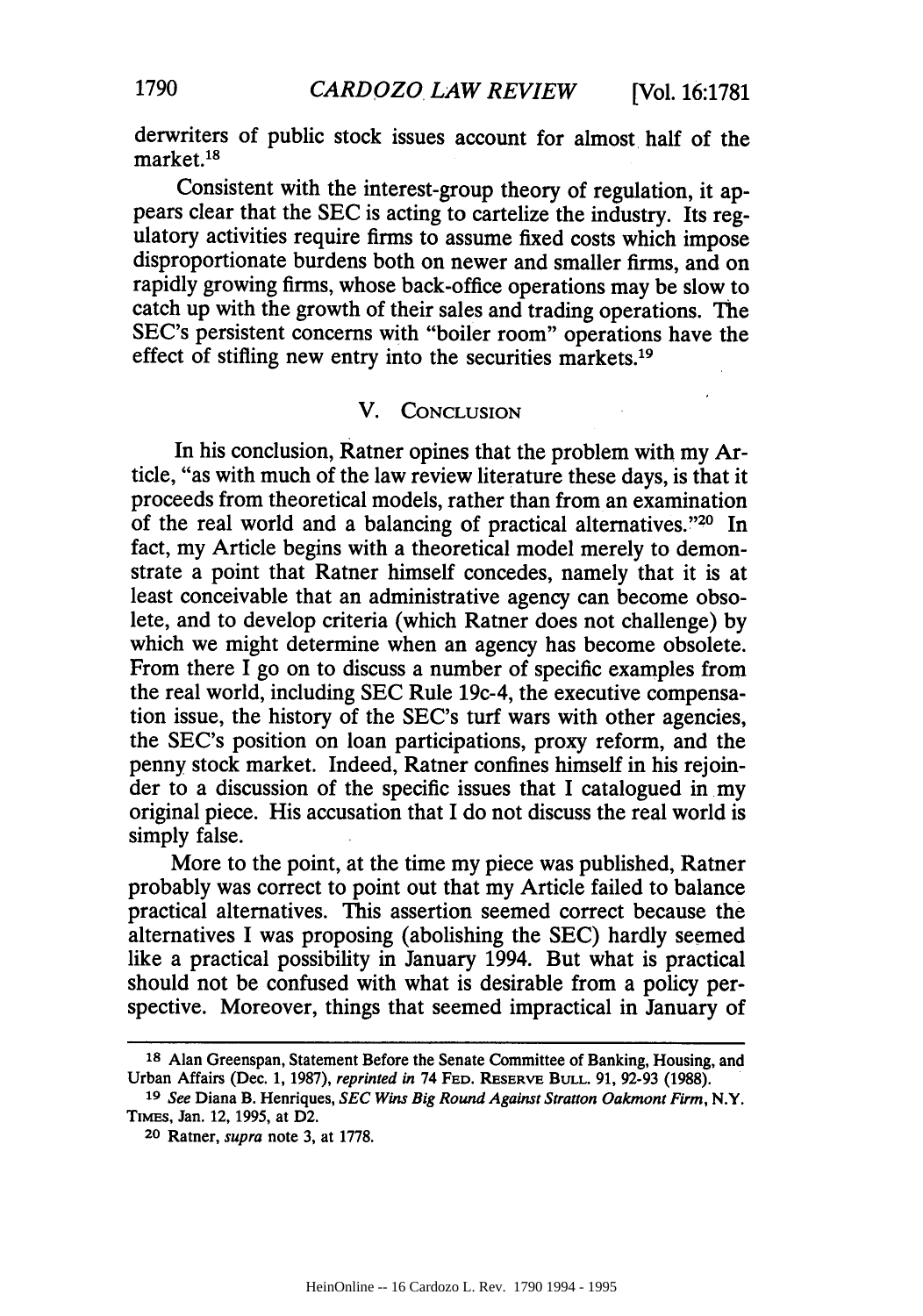$\ddot{\phantom{0}}$ 

1994, seem a bit more possible in January of 1995. And who knows what the political landscape will look like in 1996.